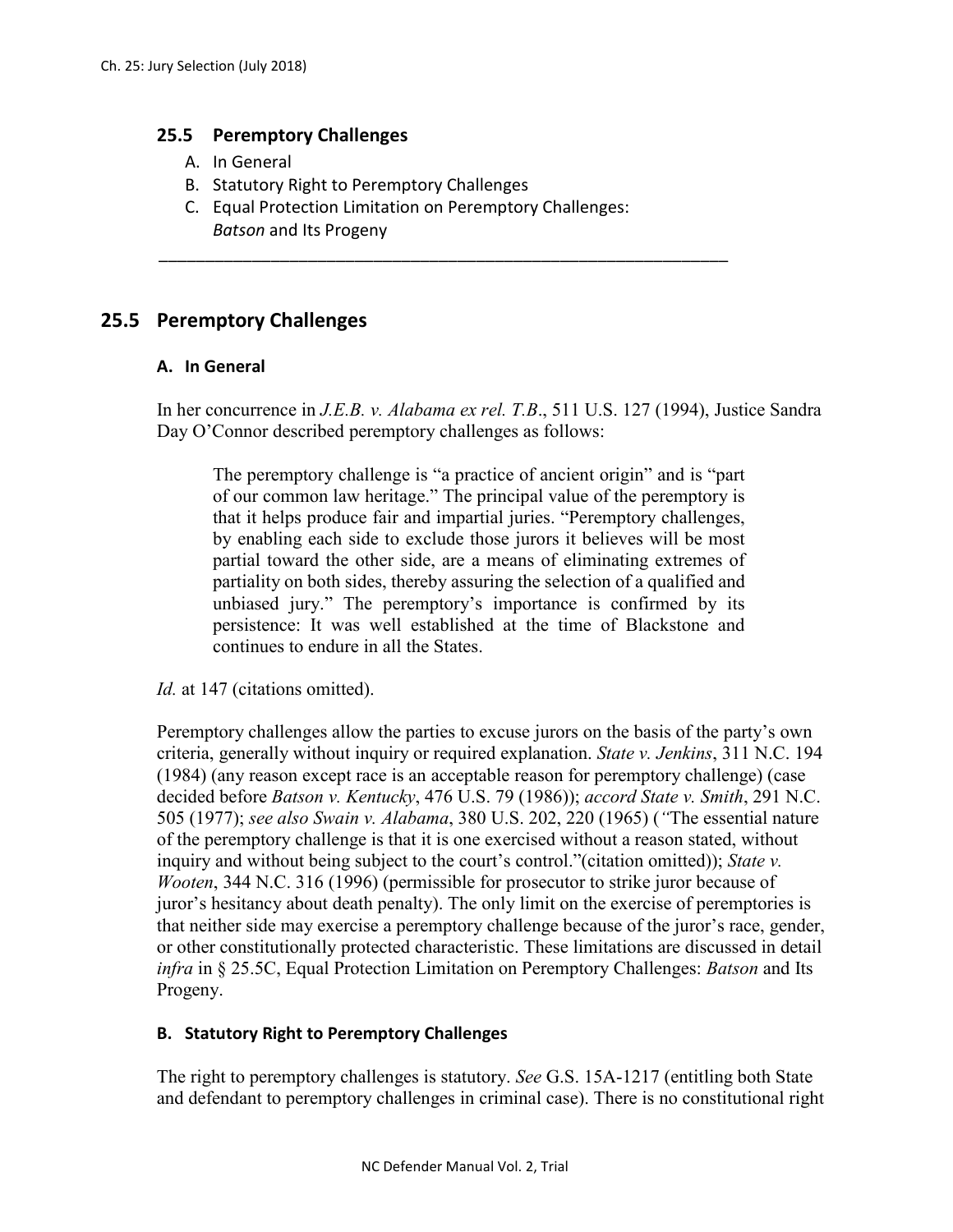to peremptory challenges. *See Rivera v. Illinois*, 556 U.S. 148, 157 (2009) (peremptory challenges are "creature[s] of statute" and states "may decline to offer them at all"); *United States v. Martinez-Salazar*, 528 U.S. 304, 311 (2000) (peremptory challenges reinforce a defendant's right to trial by an impartial jury but the challenges are "auxiliary," not constitutional); *Ross v. Oklahoma*, 487 U.S. 81, 88 (1988) ("peremptory challenges are not of constitutional dimension").

**Number of peremptory challenges.** Peremptory challenges are allotted to the parties based on the number of defendants, not on the number of charges lodged against any one defendant. *State v. Boyd*, 287 N.C. 131 (1975). The State and each defendant in a noncapital case are entitled to six peremptory challenges. If there are co-defendants, the State gets six additional peremptory challenges per co-defendant. G.S. 15A-1217(b). In a capital case, each party is entitled to fourteen peremptories. If there are co-defendants, the State gets fourteen additional peremptory challenges per co-defendant. G.S. 15A-1217(a). Parties are entitled to one additional peremptory challenge for every alternate selected in capital or noncapital cases. G.S. 15A-1217(c).

The N.C. Supreme Court has said that the trial judge has no authority to grant additional peremptory challenges. *State v. Hunt*, 325 N.C. 187, 198 (1989). The court has found no error, however, where the trial judge granted each defendant an additional peremptory challenge because one juror who had been accepted by all parties was dismissed because of a family emergency. *State v. Barnes*, 345 N.C. 184, 208 (1997); *see also State v. Banks*, 125 N.C. App. 681 (1997) (as sanction for failure to preserve evidence, trial judge stripped State of two peremptory challenges), *aff'd per curiam*, 347 N.C. 390 (1997).

## **C. Equal Protection Limitation on Peremptory Challenges:** *Batson* **and Its Progeny**

**Generally.** The U.S. Supreme Court has held that racial discrimination in the exercise of peremptory challenges violates the Equal Protection Clause of the Fourteenth Amendment. *Batson v. Kentucky*, 476 U.S. 79 (1986). Discrimination in jury selection also violates article I, section 26 of the N.C. Constitution, which states that no person may be excluded from jury service on account of sex, race, color, religion, or national origin. *See State v. White*, 349 N.C. 535 (1998) (racial discrimination in jury selection violates both state and federal constitution).

**Three-prong** *Batson* **test.** *Batson v. Kentucky*, 476 U.S. 79 (1986), established the following three-part test for demonstrating an equal protection violation in the exercise of peremptory challenges.

*First***,** a defendant making a *Batson* challenge must establish a prima facie case of discrimination. *E.g.*, *State v. Golphin*, 352 N.C. 364 (2000) (citing *Hernandez v. New York*, 500 U.S. 352, 358–59 (1991)). The trial judge must consider all relevant circumstances, including the defendant's race, the victim's race, the race of key witnesses, discriminatory questions or statements made by the prosecutor, a pattern of strikes against minority jurors, or the relative acceptance rate of whites and blacks. *See Golphin*, 352 N.C. at 426; *State v. White*, 349 N.C. 535, 548 (1998); *see also State v.*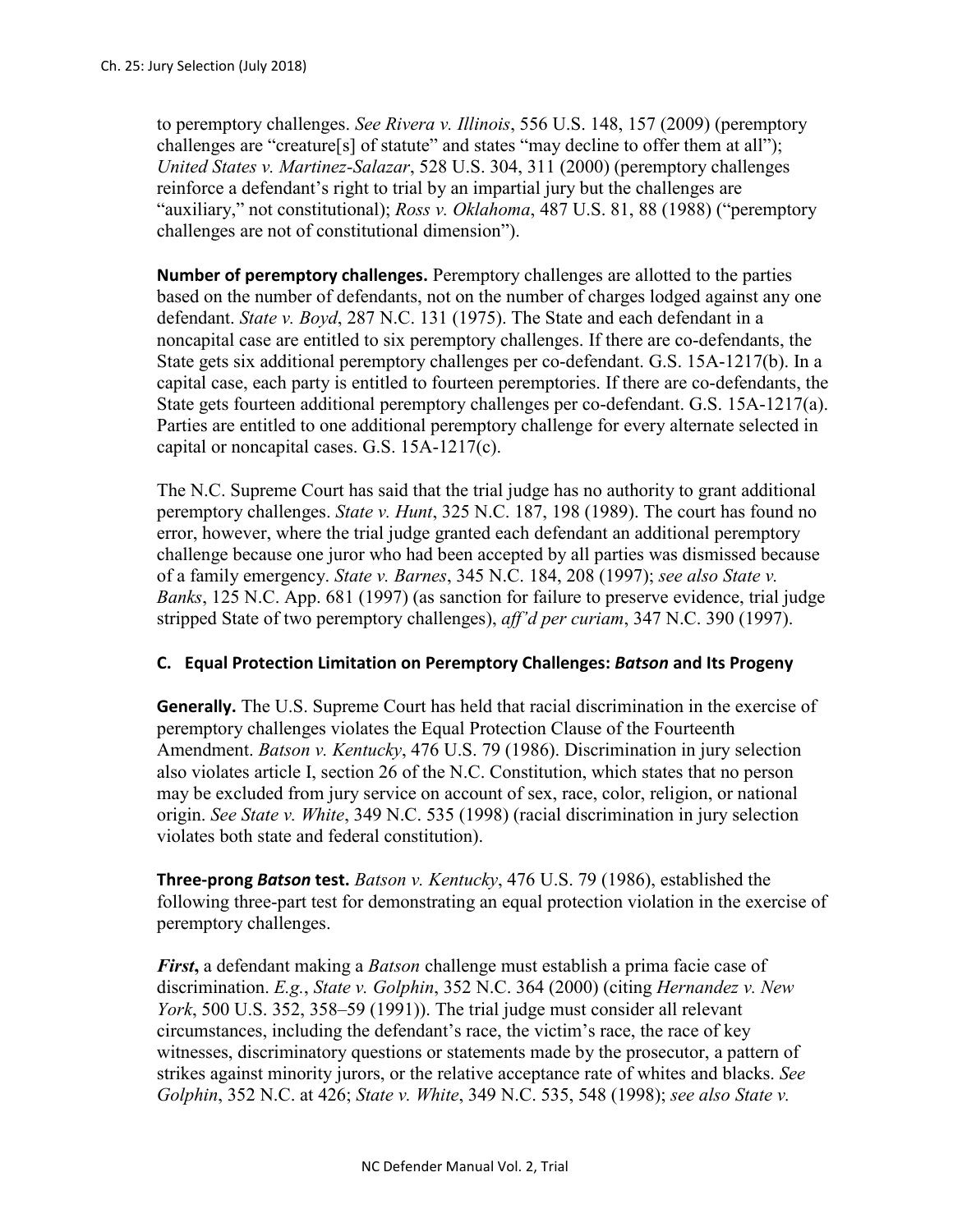*Smith*, 328 N.C. 99, 121 (1991) (one of the most important considerations for whether a prima facie case is established is whether prosecutor uses a disproportionate number of peremptory challenges to strike African-American jurors); *State v. Wiggins*, 159 N.C. App. 252, 263 (2003) (setting out a list of five nonexclusive factors that appellate courts look to in analyzing *Batson* claims).

"Step one of the *Batson* analysis, a prima facie showing of racial discrimination, is not intended to be a high hurdle for defendants to cross." *State v. Hoffman*, 348 N.C. 548, 553 (1998). *Hoffman* found that the trial judge erred in failing to find that the defendant had made out a prima facie case where the defendant was black, the victim white, and the prosecutor had filled eleven seats with white jurors and struck the three black prospective jurors not excused for cause. The case was remanded so that the prosecutor could place his or her reasons for the strikes on the record. *See also State v. Green*, 324 N.C. 238 (1989) (remanding for *Batson* hearing after trial judge erroneously failed to find prima facie case); *accord State v. McCord*, 140 N.C. App. 634 (2000). For a further discussion of this first step, see *infra* "U.S. Supreme Court decisions after *Batson*" in this subsection C. (discussing *Johnson v. California*).

*Second***,** if the defendant is successful in establishing a prima facie showing of discrimination, the burden shifts to the State to proffer a race-neutral reason for the strike. *Purkett v. Elem*, 514 U.S. 765 (1995); *Hernandez v. New York*, 500 U.S. 352 (1991). "The [State's] explanation must be clear and reasonably specific, but 'need not rise to the level justifying exercise of a challenge for cause.'" *State v. Bonnett*, 348 N.C. 417, 433 (1998) (citations omitted). In *Purkett*, the U.S. Supreme Court held that at step two the proffered race-neutral explanation does not have to be persuasive or even plausible as long as it is facially nondiscriminatory. *Purkett*, 514 U.S. at 768 (but recognizing that implausible reason probably will fail step three); *see also State v. Fletcher*, 348 N.C. 292 (1998) (following *Purkett*); *Bonnett*, 348 N.C. at 433 ("[U]nless a discriminatory intent is inherent in the prosecutor's explanation, the reason offered will be deemed race neutral." (citation omitted)). The State must offer a race-neutral explanation as to each peremptorily challenged jurors at issue. *State v. Wright*, 189 N.C. App. 346 (2008) (granting defendant a new trial where trial judge's finding that the State had offered valid and nondiscriminatory explanations for excusing black jurors was not supported by the record; State had only offered specific explanations for five of the seven challenged jurors).

When the State proffers explanations for its challenges, the defendant is entitled to an opportunity to rebut the proffered reason for excusing the juror. *E.g.*, *State v. Gaines*, 345 N.C. 647, 668 (1997); *State v. Peterson*, 344 N.C. 172 (1996). The defendant does not have the right to call as a witness and examine the prosecutor in the effort to show that his or her proffered explanations are a pretext. *State v. Porter*, 326 N.C. 489, 497 (1990); *State v. Jackson*, 322 N.C. 251 (1988).

*Third***,** the trial judge assesses the State's proffered reason and determines whether the defendant has proved purposeful discrimination. If the judge finds that the prosecutor's proffered reasons are disingenuous, or "pretextual," and the real reason for the strike is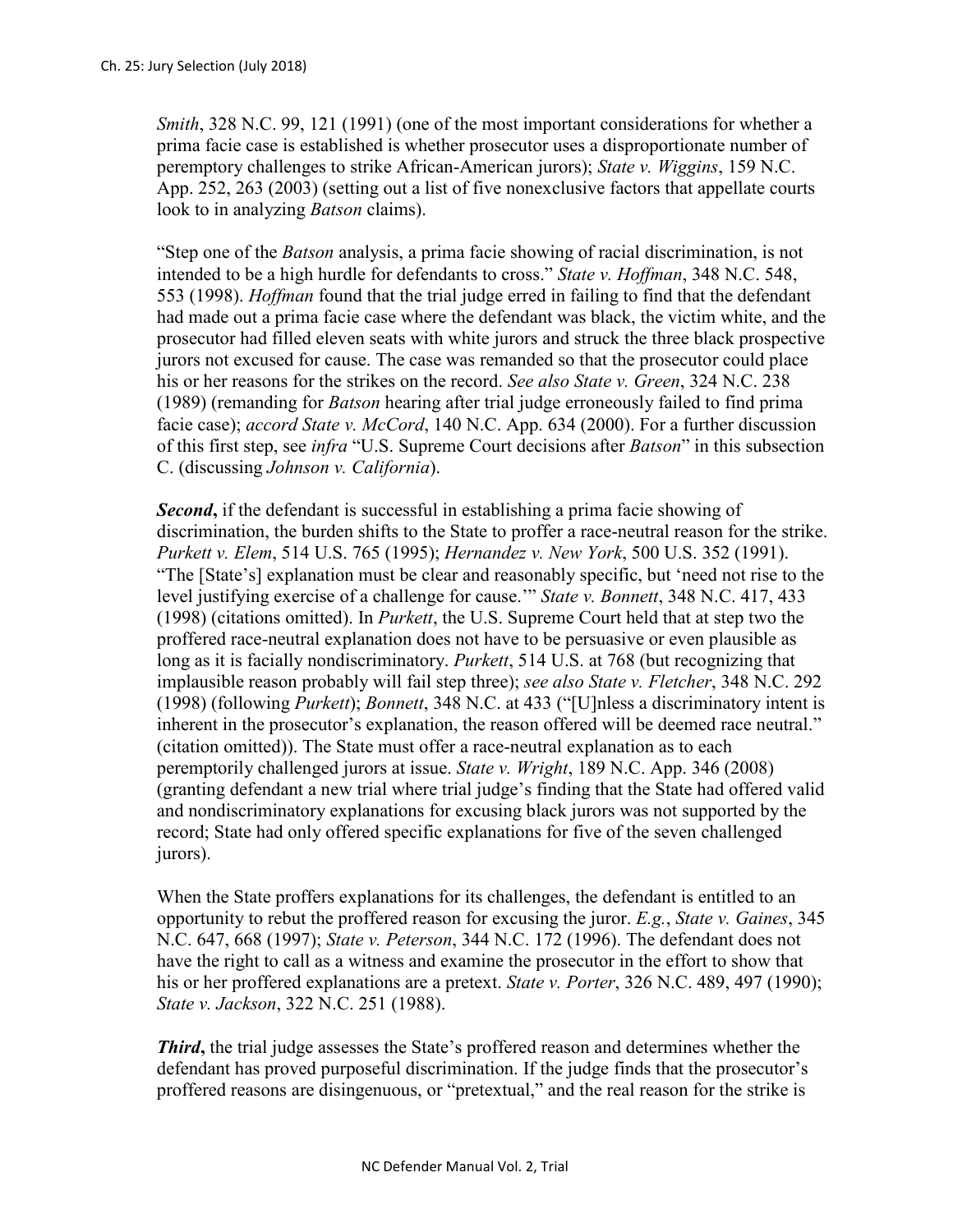discriminatory, then he or she must find a violation of the Equal Protection Clause. *Hernandez v. New York*, 500 U.S. 352, 359 (1991); *State v. Gaines*, 345 N.C. 647, 668 (1997). "At [this] stage, implausible or fantastic justifications may (and probably will) be found to be pretexts for purposeful discrimination." *Purkett v. Elem*, 514 U.S. 765, 768 (1995); *Garrett v. Morris*, 815 F.2d 509, 511 (8th Cir. 1987) (trial court "has a duty to satisfy itself that the prosecutor's challenges were based on constitutionally permissible trial-related considerations, and that the proffered reasons are genuine ones, and not merely a pretext for discrimination"). Factors the judge should consider in determining whether a proffered explanation is pretextual include:

- The susceptibility of the particular case to racial discrimination. The race of the defendant, the victims, and the key witnesses is relevant to this determination.
- The prosecutor's demeanor.
- The credibility of the explanation itself. The evaluation of the explanation involves objective and subjective criteria, such as whether similarly situated white venirepersons were passed by the State and whether the State's justification is relevant to this case. The prosecutor's explanation also should be evaluated "'in light of the explanations offered for the prosecutor's other peremptory strikes' and 'the strength of the prima facie case."

*State v. Porter*, 326 N.C. 489, 498–99 (1990) (citation omitted).

**Practice note:** Because it is relatively easy for the State to proffer a race-neutral reason for a strike and meet the second prong of the *Batson* test, defense counsel needs to focus on the third step—convincing the trial judge that the State's proffered explanations for strikes are not credible. Implausible reasons unrelated to the juror's fitness to serve, such as hairstyle, gum chewing, or a remote connection to a minor State witness, may well be pretextual. Try to identify and bring to the judge's attention white jurors with characteristics similar to the characteristic identified by the State as its reason for striking a juror. For example, if the prosecutor claims he struck a black juror because he or she was young, list for the judge the young white jurors passed by the prosecutor. If the reason proffered is simply false—if, for example, the prosecutor asserts that a perfectly forthright juror was "hesitant," or "seemed defiant"—inform the trial judge that you noticed no hesitation or defiance.

For a further discussion of this step, see *infra* "U.S. Supreme Court decisions after *Batson*" (discussing *Miller-El v. Dretke*, 545 U.S. 231 (2005)) and "Suspect reasons for strikes" (discussing reasons found unacceptable by some courts) in this subsection C.

**Importance of getting jurors' race on record.** To preserve a *Batson* challenge for appellate review, the record must be clear as to the race of the jurors peremptorily challenged by the State as well as the race of the other members of the jury panel (prospective and selected); otherwise, the appellate court will find insufficient evidence in the record to support the defendant's claim. *See State v. Brogden*, 329 N.C. 534 (1991) (defendant failed to carry his burden of establishing an adequate record for appellate review because he did not elicit the race of the jurors by means of questioning or other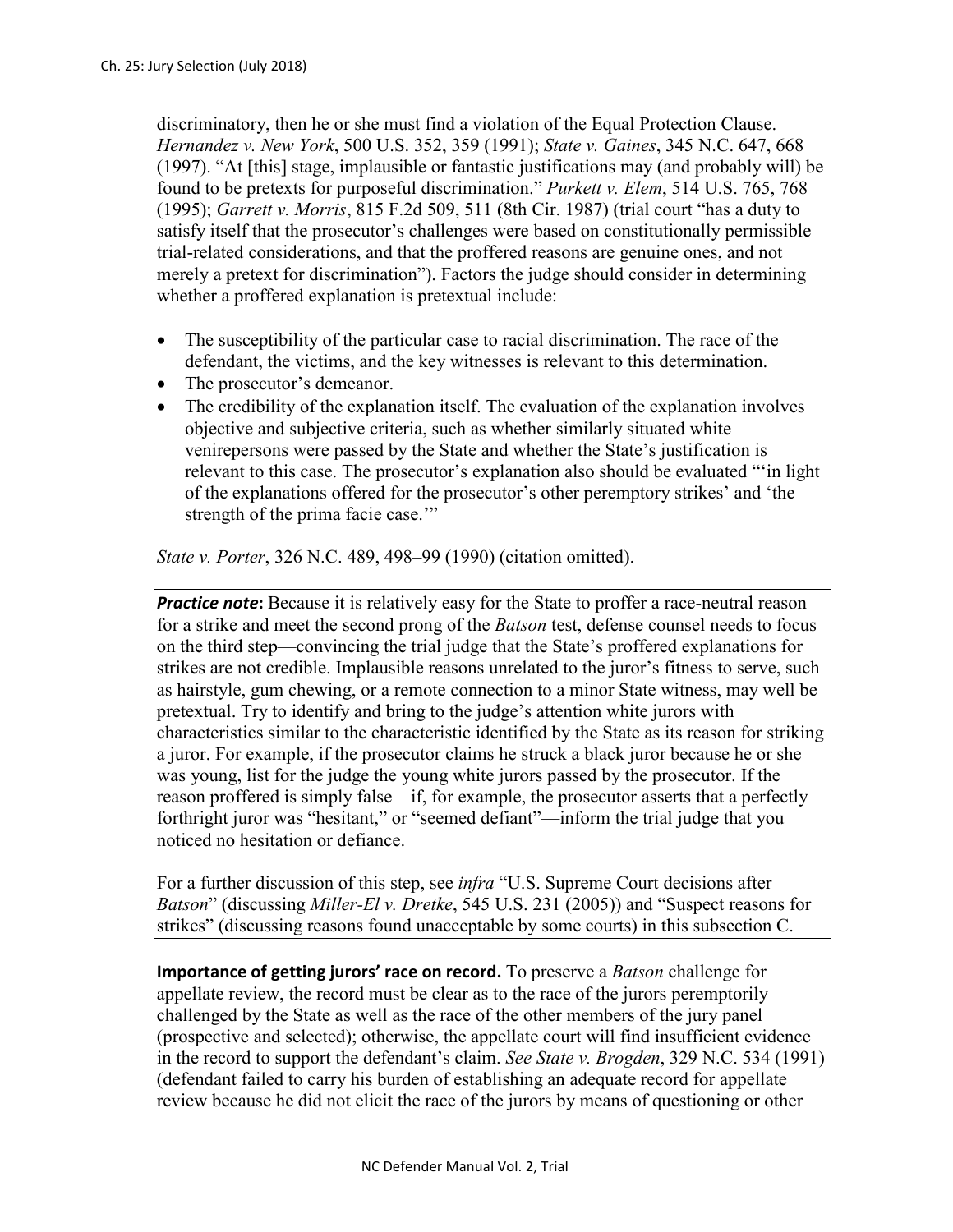proper evidence); *State v. Payne*, 327 N.C. 194 (1990) (affidavit submitted by defense counsel containing counsel's perceptions concerning the races of the excused potential jurors was not adequate to support defendant's claim of improper use of peremptory challenges under *Batson*); *State v. Mitchell*, 321 N.C. 650, 654 (1988) (statements of counsel, standing alone, are not sufficient to support a finding that peremptory challenges were used discriminatorily); *State v. Shelman*, 159 N.C. App. 300, 310 (2003) ("[w]ithout a transcript or some other document setting out pertinent aspects of jury selection," appellate court did not have enough information to assess defendant's *Batson* claim).

**Practice note:** Before jury selection begins, counsel should request that the trial judge have each prospective juror state his or her race for the record during the judge's initial questioning. *See State v. Brogden*, 329 N.C. 534 (1991) (notations by the court reporter of defense counsel's subjective impressions concerning race were not acceptable); *State v. Payne*, 327 N.C. 194 (1990) (no error in trial judge's denial of the defendant's motion for the clerk to record the race of the prospective jurors made after they had been excused and the jury had been selected; clerk's perception of a particular person's race is inappropriate); *State v. Mitchell*, 321 N.C. 650, 656 (1988) (inappropriate for court reporter to note the race of the jurors based on his or her perception; "if there is any question as to the prospective juror's race, this issue should be resolved by the trial court based upon questioning of the juror or other proper evidence").

**U.S. Supreme Court decisions after** *Batson***.** In 2005, the U.S. Supreme Court issued two opinions applying *Batson v. Kentucky*. The first, *Miller-El v. Dretke*, 545 U.S. 231 (2005), addressed the issue of what sort of evidence a defendant can rely on to show intentional discrimination in the exercise of a peremptory strike. The opinion is most useful with respect to step three, explained above, where the defendant is trying to rebut proffered "race neutral" reasons for a strike articulated by a prosecutor.

One important kind of rebuttal evidence is side-by-side comparisons between black and white panelists, *i.e.*, "comparative juror analysis." If a prosecutor accepts a white juror with certain characteristics, and then uses those characteristics to strike a black juror, discrimination can be inferred. For example, in *Miller-El*, the prosecutor stated that he struck a black venireman who expressed the opinion that he would vote against the death penalty if he believed the defendant could be rehabilitated. That was not a race neutral reason, the Court found, where the prosecutor accepted white jurors with comparable views. *Miller-El* also found an explanation for a strike to be pretextual where the prosecutor did not fully inquire into the issue. Where a black juror was struck ostensibly because his brother had prior convictions, but the prosecutor did not ask about the juror's relationship with his brother, the Court found the prosecutor's reason unconvincing. Further discussion of comparative juror analysis by the U.S. Supreme Court can be found in *Foster v. Chatman*, \_\_\_ U.S. \_\_\_, 136 S. Ct. 1737 (2016), set out later in this subsection.

*Practice note:* It is improper for the reviewing judge to substitute a better reason than the prosecutor offers. If you find that the trial judge is doing this—"saving" the prosecutor's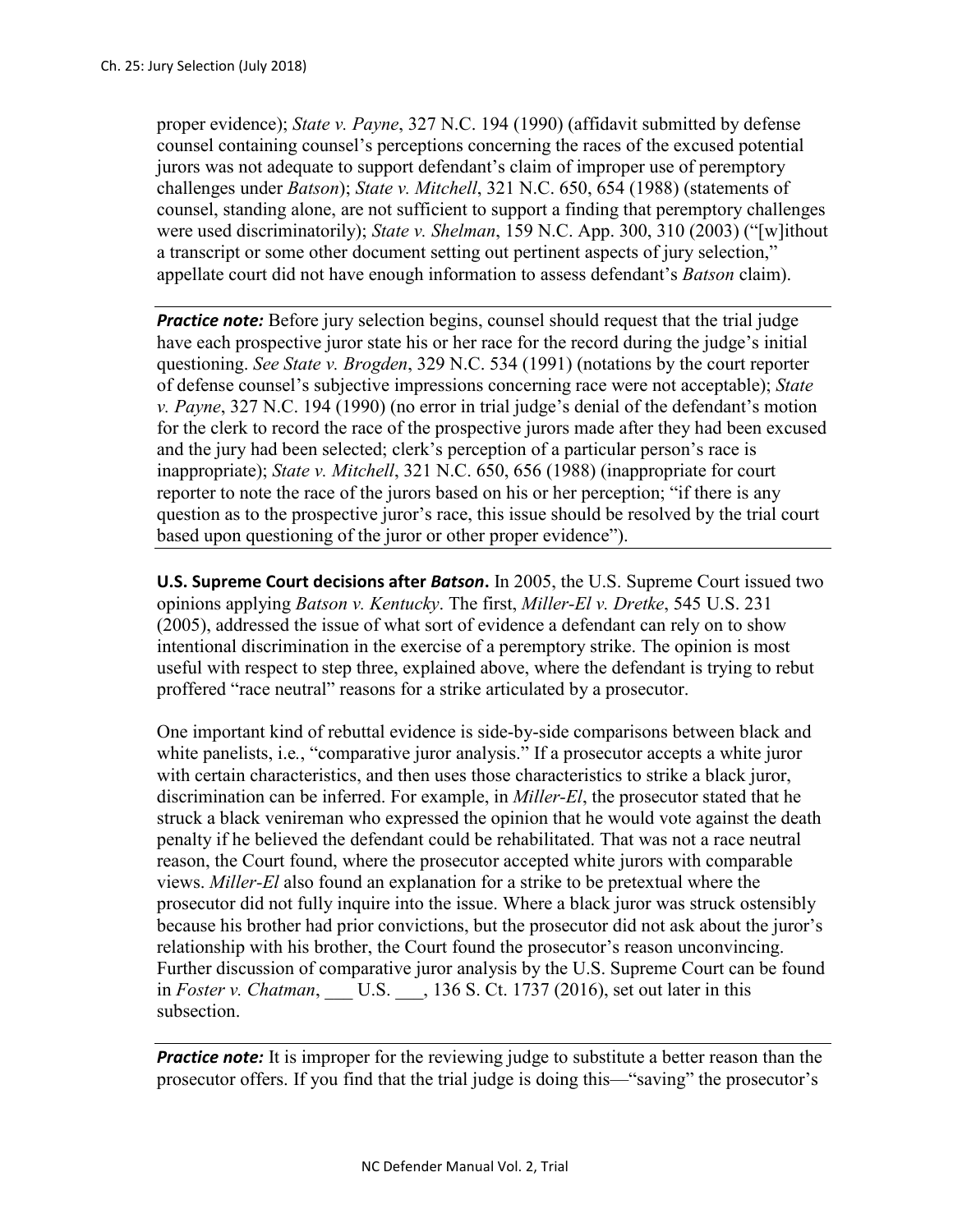explanations—you should object and make a record of the difference between the reason advanced by the prosecutor and the reason accepted by the judge.

In another part of the opinion, *Miller-El* holds that intentional discrimination can be shown by patterns of questioning or other conduct. If a prosecutor starts asking questions of black jurors that he or she is not asking of white jurors, such as whether they think the criminal justice system is fair, then discrimination is more likely to be present. In *Miller-El*, the Court found discrimination where the prosecutor described the death penalty vividly and explicitly to black jurors but very blandly to white jurors.

Texas, where *Miller-El* originates, allowed any party to "shuffle" the venire cards during jury selection. The U.S. Supreme Court criticized the prosecutor's practice of shuffling the cards when there were several black jurors in the next group of jurors to be called into the box. The effect of the shuffling was often to move those jurors back in line. A North Carolina equivalent might occur where jurors are divided into panels. If at the end of a panel there are two black venirepersons left and no whites, and the prosecutor chooses that moment to suggest merging the remaining members of the panel with the next panel, this would tend to show discrimination. *See supra* § 25.1C, Random Selection Requirement*.*

A final part of the decision emphasizes patterns of discrimination shown by the district attorney's office over time. This part of the decision reinforces the need for the defense bar to keep track of patterns in particular offices or with respect to particular prosecutors.

In *Johnson v. California*, 545 U.S. 162 (2005), the Court addressed the standard of proof needed to meet step one in *Batson*—establishing a prima facie case of discrimination. *Johnson* makes clear that at step one, the party alleging discrimination does not carry a burden of proof but merely a burden of production. To establish a prima facie case of discrimination and require the State to proceed to step two, a defendant need only produce sufficient evidence to permit the trial judge to draw an inference of discrimination. The defendant does not have to show a "strong likelihood" of discrimination or even that it is more likely than not that the prosecutor is acting in a racially discriminatory manner. The defendant does carry the burden of proof at step three. *Johnson* can be cited both at the trial court level to encourage the judge to ask the prosecutor to place his or her reasons for strikes on the record, and on appeal to request a *Batson* remand, where a trial judge erroneously failed to find a prima facie case of discrimination.

In 2008, the U.S. Supreme Court decided *Snyder v. Louisiana*, 552 U.S. 472 (2008), in which it reiterated that it is unconstitutional to strike even a single prospective juror based on a discriminatory purpose. In *Snyder*, the Court found that the trial judge committed clear error in overruling the defendant's *Batson* objection to the State's use of a peremptory challenge to remove a prospective black juror. The State had offered two race-neutral explanations for striking the juror: (1) the juror looked very nervous during the questioning; and (2) the juror was a student teacher and was concerned about missing class. As a result of the juror's concerns, the prosecutor asserted that he felt that the juror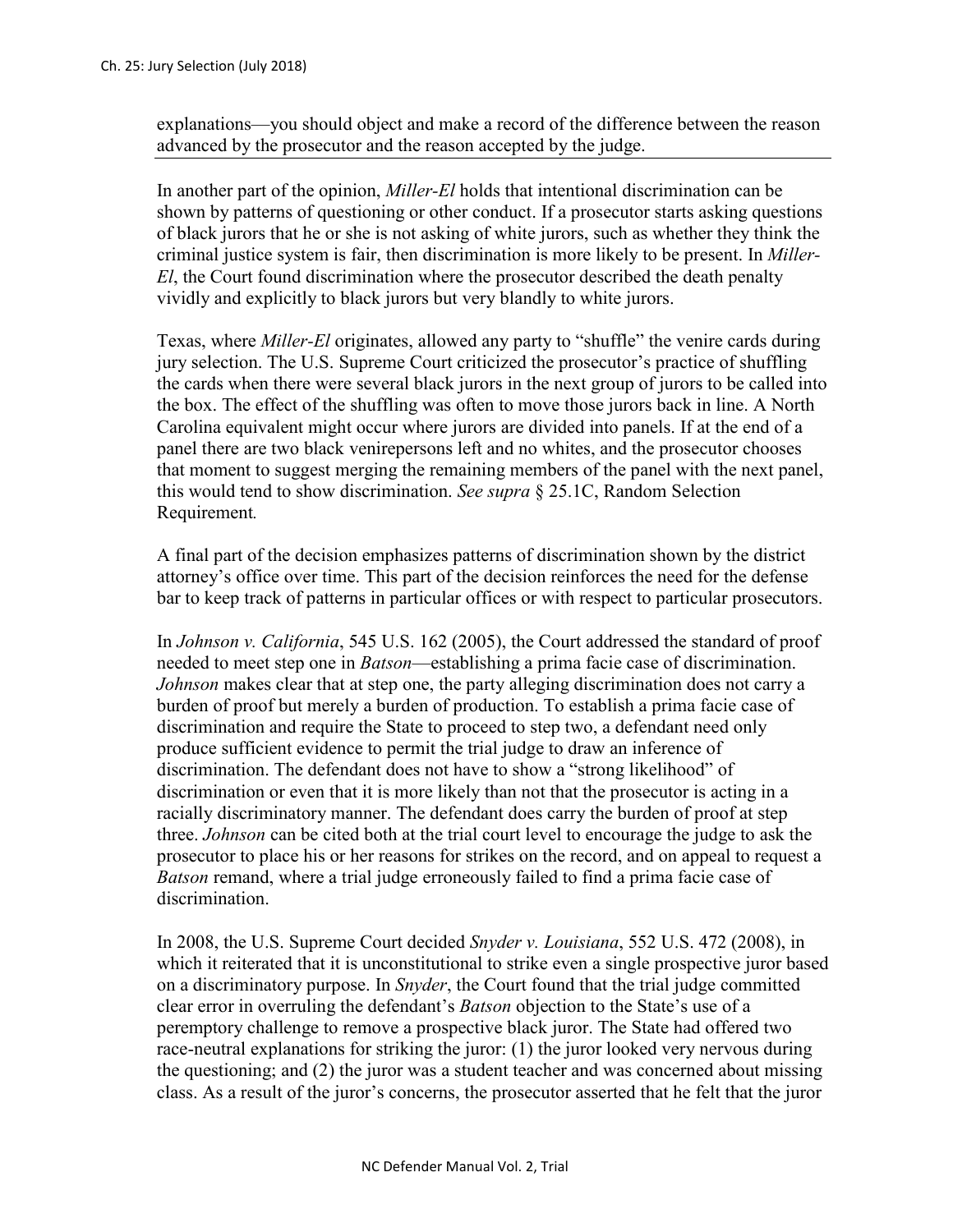might agree to a lesser verdict in order to bypass the penalty phase and finish quickly. The Court declined to rule based on the first proffered explanation since the record did not show that the trial judge actually made a determination regarding the juror's demeanor. The Court noted in dicta, however, that great deference is due a trial judge's ruling on demeanor since "determinations of credibility and demeanor lie 'peculiarly within a trial judge's province.'" *Id.* at 477 (citation omitted); *see also Thaler v. Haynes*, 559 U.S. 43 (2010) (per curiam) (holding that although a judge must take into account, among other things, his or her observations of a juror's demeanor when a challenge is based thereon, neither *Batson* nor *Snyder* require that a demeanor-based explanation be rejected if the judge did not observe or cannot recall the juror's demeanor).

The Court then found the prosecutor's second explanation implausible and highly speculative because the prospective juror had not seemed overly concerned about the student-teaching situation once his dean was contacted and gave assurances that the class time could be made up. The Court compared the testimony of the juror who was struck with that of two white jurors who also were concerned about conflicting obligations. Although one of those jurors had asked to be excused based on a hardship and related obligations that seemed "substantially more pressing" than the struck juror's concerns, the prosecutor did not strike him. *Snyder*, 552 U.S. at 484. A second white prospective juror also expressed concern about serving, stating that he would "'have to cancel too many things,' including an urgent appointment at which his presence was essential." *Id.*  Despite these concerns, the prosecutor nevertheless failed to strike this juror. Based on these circumstances, the Court held that discriminatory intent was a substantial or motivating factor in the actions taken by the prosecutor and reversed the lower court's decision upholding the validity of the peremptory strike.

In 2016, the U.S. Supreme Court decided *Foster v. Chatman*, \_\_\_ U.S. \_\_\_, 136 S. Ct. 1737 (2016). In *Foster*, the defendant had made a *Batson* claim at trial and the denial of that claim had been affirmed on direct appeal in 1988. The defendant renewed the claim in a later habeas corpus proceeding and presented evidence he had obtained after gaining access to the prosecution's trial file pursuant to an open-records law. The claim was again denied. After determining that it had jurisdiction, the U.S. Supreme Court reviewed the merits of the *Batson* claim based on the newly discovered information. The Court's review was focused on the third step in *Batson*, i.e., whether, under the totality of the circumstances, the State's proffered explanations for the strikes were credible. Using "comparative juror analysis," the Court found that evidence of purposeful discrimination against two black potential jurors was "compelling." *Id.* at \_\_\_, 136 S. Ct. at 1754. The results of its comparative juror analysis, along with the prosecution's "shifting explanations, the misrepresentations of the record, and the persistent focus on race in the prosecution's file," convinced the Court that the strikes of the potential jurors were "motivated in substantial part by discriminatory intent." *Id.* (citation omitted). For further discussion of the *Foster* decision and its implication on jury selection challenges in North Carolina, see Emily Coward, *[U.S. Supreme Court Strikes Down Racial Discrimination in](http://nccriminallaw.sog.unc.edu/u-s-supreme-court-strikes-racial-discrimination-jury-selection/)  [Jury Selection](http://nccriminallaw.sog.unc.edu/u-s-supreme-court-strikes-racial-discrimination-jury-selection/)*, N.C. CRIM. L., UNC SCH. OF GOV'T BLOG (June 2, 2016).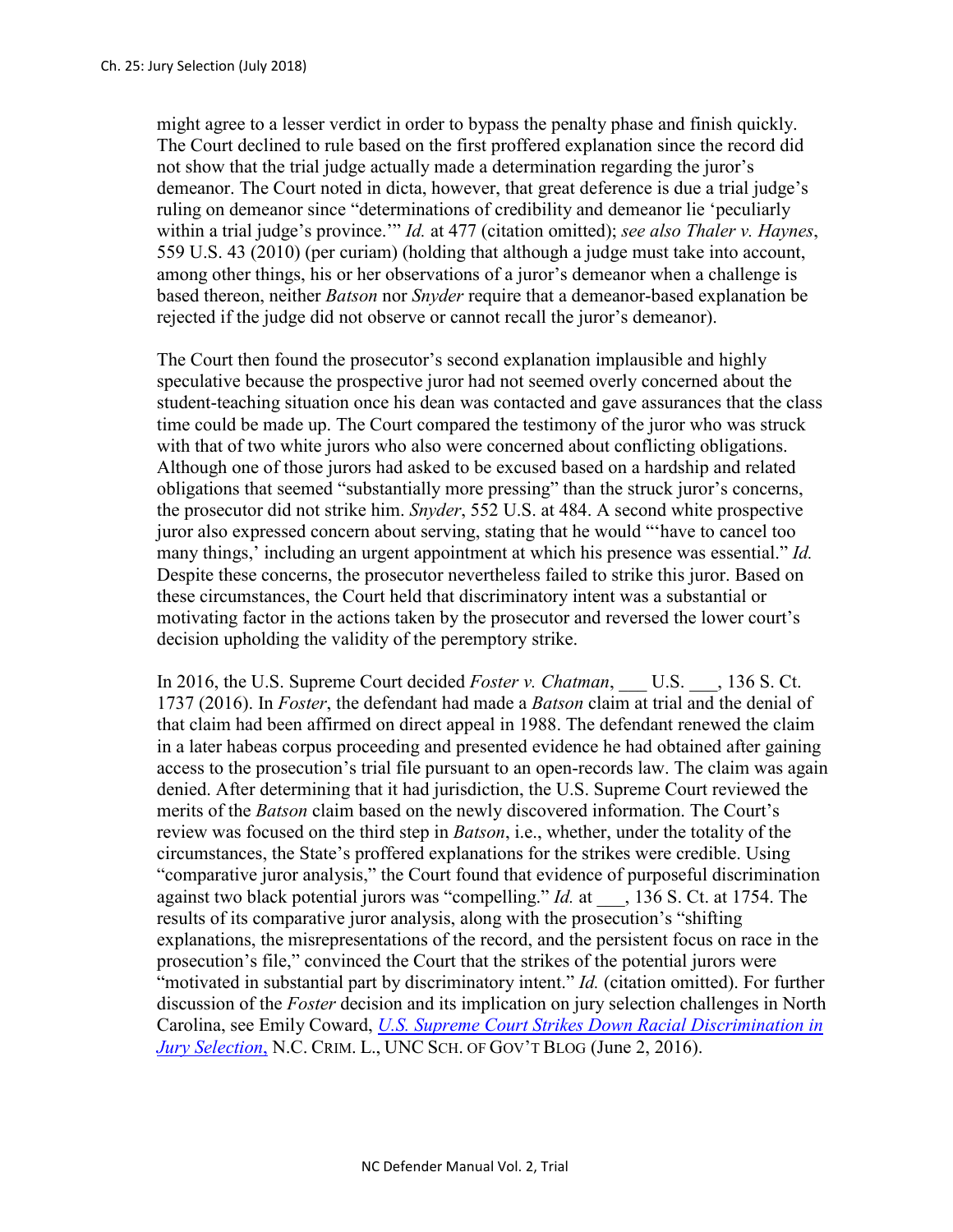**Other groups cognizable under** *Batson.* In addition to prohibiting racial discrimination in the exercise of peremptory strikes, the Equal Protection Clause of the Fourteenth Amendment prohibits gender discrimination in the exercise of peremptories*. See J.E.B. v. Alabama ex rel. T.B*., 511 U.S. 127, 129 (1994) (holding that "gender, like race, is an unconstitutional proxy for juror competence and impartiality"); *accord State v. Gaines*, 345 N.C. 647 (1997); *State v. Bates*, 343 N.C. 564 (1996). The N.C. Constitution likewise prohibits discrimination in jury selection based on gender. *See State v. Maness*, 363 N.C. 261 (2009) (gender discrimination prohibited by article I, section 26 of N.C. Constitution). The procedure for establishing gender discrimination, and the factors the court should consider in evaluating a defendant's prima facie showing and deciding the ultimate question of whether there is intentional discrimination, are the same as under *Batson. See Gaines*, 345 N.C. 647; *Bates*, 343 N.C. 564.

Article I, section 26 of the N.C. Constitution explicitly prohibits discrimination against jurors on the basis of religion (as well as prohibiting race and gender discrimination). In *State v. Eason*, 336 N.C. 730 (1994), the defendant contended that the prosecutor had violated article I, section 26 by striking a juror because the juror was a Jehovah's Witness. While recognizing the potential legitimacy of the claim, the court held that the particular juror was struck because of her beliefs about the death penalty. The legitimacy of a federal constitutional claim of discrimination based on religion has not been determined by the U.S. Supreme Court. In *Davis v. Minnesota*, 511 U.S. 1115 (1994), the U.S. Supreme Court refused to grant certiorari to review the propriety of the use of peremptory challenges to exclude a Jehovah's Witness from jury service on the ground that the members of that religion are reluctant to exercise authority over other human beings. Justice Thomas dissented from the denial of certiorari, stating that after the Court's decision in *J.E.B.* extending *Batson* to cover gender-based discrimination, "no principled reason immediately appears for declining to apply *Batson* to any strike based on a classification that is accorded heightened scrutiny under the Equal Protection Clause." *Id.* at 1115.

Native Americans are recognized as "a racial group cognizable for *Batson* purposes." *State v. Locklear*, 349 N.C. 118, 136 (1998) (quoting *State v. Porter*, 326 N.C. 489, 499 (1990)); *see also United States v. Iron Moccasin*, 878 F.2d 226 (8th Cir. 1989); *United States v. Chalan*, 812 F.2d 1302 (10th Cir. 1987).

**Subgroups.** The U.S. Supreme Court has not decided whether subgroups, such as African-American women, are a cognizable group under *Batson.* If the only African-Americans being passed by the State are men, arguably there is a *Batson/J.E.B.* violation. In *State v. Best*, 342 N.C. 502 (1996), the defendant argued that the prosecutor had discriminated against African-American women, but the court found the claim had not been preserved and did not reach it.

**Suspect reasons for strikes.** North Carolina appellate courts have been extraordinarily deferential to the State in reviewing *Batson* issues. Other states have regularly found certain types of reasons for strikes unacceptable. These reasons include: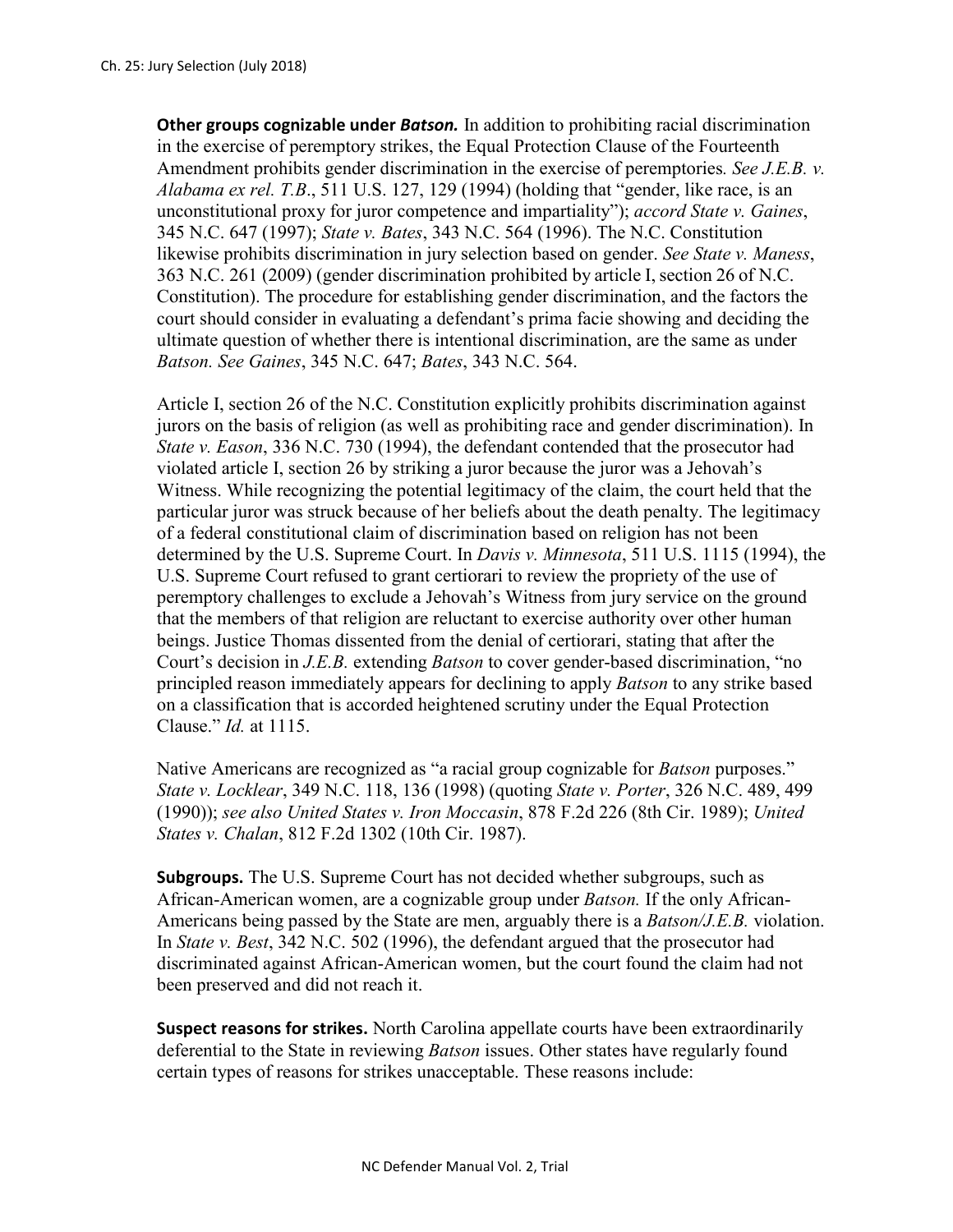- Age. *See, e.g., Richmond v. State*, 590 So. 2d 384, 385 (Ala. Crim. App. 1991) (age as reason for peremptory strikes is "'highly suspect because of its inherent susceptibility to abuse'" (citation omitted)); *Washington v. Commonwealth*, 34 S.W.3d 376, 379 (Ky. 2000) ("[c]ertainly age was not a sufficient reason to strike a 43-year-old man"). *But see State v. Caporasso*, 128 N.C. App. 236, 244 (1998) (no error by trial judge in allowing the prosecutor to peremptorily challenge a black juror based on the prosecutor's explanation that the juror was excused based on his "young age and lack of maturity"; the prosecution is allowed to "seek jurors who are stable and mature").
- Facial expressions or other nonverbal behaviors. *Bernard v. State*, 659 So. 2d 1346 (Fla. Dist. Ct. App. 1995) (that juror made facial expression during another juror's comment insufficient reason for strike where expression not observed by trial judge and not confirmed by judge in record); *Somerville v. State*, 792 S.W.2d 265 (Tex. Ct. App. 1990) (reversing conviction where State inappropriately struck juror who prosecutor thought had muttered under his breath, showing disrespect for judge, and who was member of NAACP); *Avery v. State*, 545 So. 2d 123 (Ala. Crim. App. 1988) (reasons such as looks, body language, and negative attitude are susceptible to abuse and must be closely scrutinized by courts).
- Clothing or jewelry. *See Rector v. State*, 444 S.E.2d 862 (Ga. Ct. App. 1994) (case reversed where prosecutor struck juror because she had gold tooth); *People v. Bennett*, 206 A.D.2d 382, 383 (N.Y. App. Div. 1994) (prosecutor struck an African-American juror who was wearing a headscarf because it showed "a certain disrespect for the proceedings"; pretextual basis found and conviction reversed); *Roundtree v. State*, 546 So.2d 1042, 1044–45 (Fla. 1989) (prosecutor's reasons for striking two African-American jurors were an "obvious pretext" where prosecutor asserted that he struck the jurors based on their clothing, "specifically commenting that the first juror was wearing maroon socks and 'pointy New York shoes'").

**Challenges by white defendant of strikes against African-Americans.** In *Powers v. Ohio*, 499 U.S. 400 (1991), the U.S. Supreme Court held that the defendant does not have to be of the same race as the improperly excluded jurors to raise a *Batson* challenge. Any defendant has standing to assert the equal protection rights of jurors. *See also State v. Locklear*, 349 N.C. 118 (1998) (explaining *Powers*); *State v. Williams*, 343 N.C. 345 (1996) (same).

**Improper strike of one juror sufficient.** If even one juror is struck for racial reasons, there is constitutional error in the jury selection. *State v. Robbins*, 319 N.C. 465, 491 (1987) ("Even a single act of invidious discrimination may form the basis for an equal protection violation."); *see also Snyder v. Louisiana*, 552 U.S. 472, 478 (2008) ("'[T]he Constitution forbids striking even a single prospective juror for a discriminatory purpose.'"(citation omitted)).

**Review of failure to find prima facie case of discrimination.** Generally, when a trial judge rules that the defendant failed to show a prima facie case of discrimination, an appellate court's review is limited to a determination of whether the trial judge erred in so finding. *See State v. Bell*, 359 N.C. 1, 12 (2004). However, if the prosecutor is required to or voluntarily chooses to put his or her reasons for strikes against minority jurors on the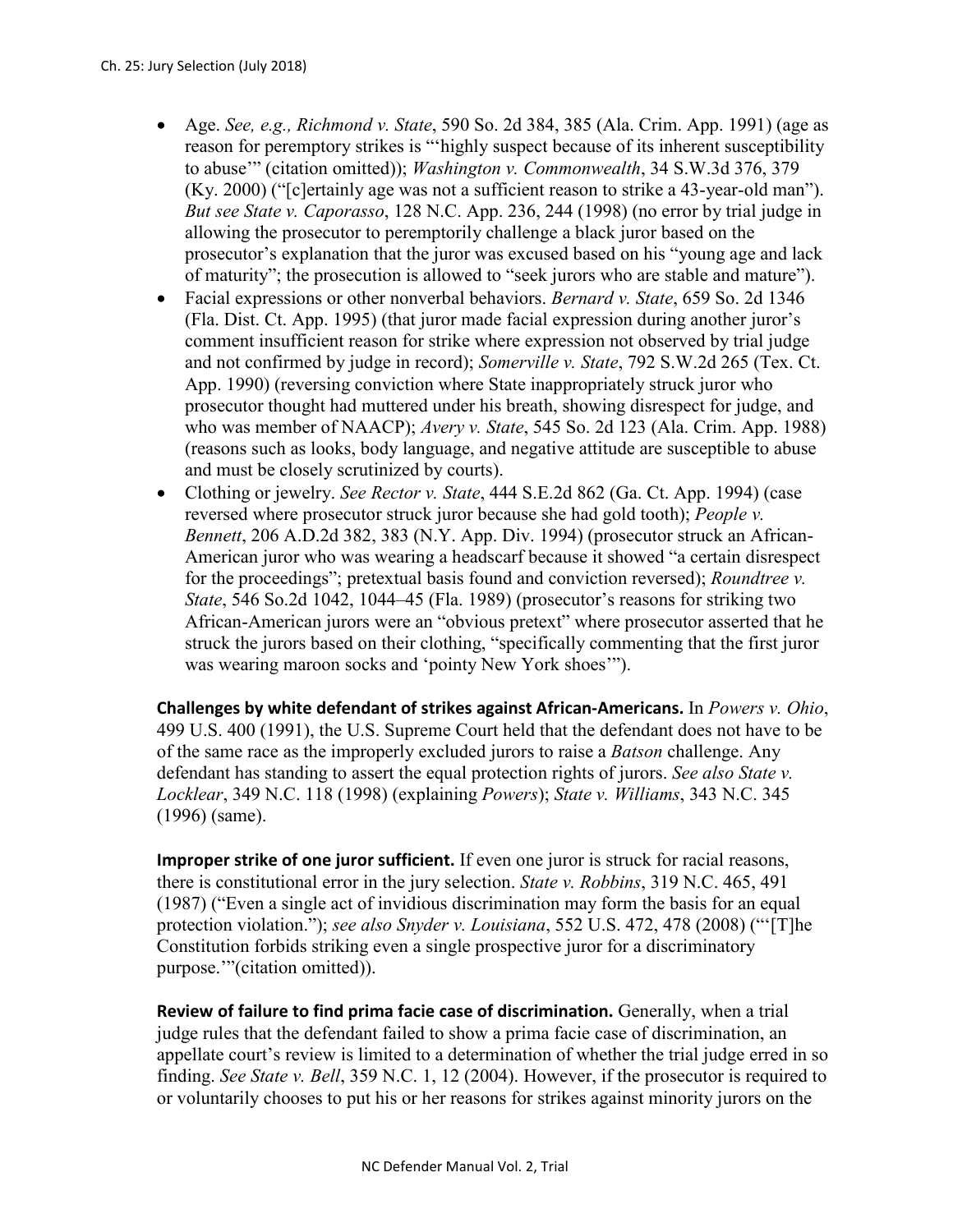record before the judge rules on the question of a prima facie showing, and the trial judge then rules "on the ultimate question of discrimination," the issue of whether there is a prima facie case of discrimination becomes moot. *See Hernandez v. New York*, 500 U.S. 352, 359 (1991); *see also Bell*, 359 N.C. 1, 12; *State v. Headen*, 206 N.C. App. 109, 115 (2010). The only issue before either the trial judge or the reviewing court in that instance is whether the prosecutor intentionally discriminated. *See Hernandez*, 500 U.S. 352, 363; *see also State v. Thomas*, 329 N.C. 423, 430–31 (1991). If the prosecutor puts a raceneutral justification on the record after the trial judge has already rejected the defendant's prima facie case, the issue of whether the defendant made out a prima facie case of discrimination is not moot for appellate purposes. *See State v. Williams*, 343 N.C. 345 (1996) (rule that whether defendant has made a prima facie showing becomes moot if prosecutor articulates reasons for the challenges did not apply here where prosecutor offered his reasons after the trial judge had already ruled that defendant had failed to make a prima facie case and judge only asked the prosecutor to do so after defendant requested that the reasons be stated for the record).

**Remedy for** *Batson* **violation.** *Batson* itself does not specify the proper trial remedy for a violation. *See Batson v. Kentucky*, 476 U.S. 79, 99 n.24 (1986) (declining to determine whether it is "more appropriate in a particular case . . . to discharge the venire . . . or to disallow the discriminatory challenges and resume selection with the improperly challenged jurors reinstated on the venire"). In *Foster v. State*, 111 P.3d 1083 (Nev. 2005), the Nevada Supreme Court observed:

In implementing *Batson*, the states have generally followed one of three different approaches. Some jurisdictions require the trial courts to disallow a peremptory strike made in violation of *Batson* or to reseat the improperly stricken juror. Other jurisdictions require the trial courts to discharge the venire and commence jury selection anew from an entirely new venire. "The majority of courts, however, have delegated to the discretion of the trial judge the determination of the appropriate remedy for a *Batson* violation."

*Id*. at 1089 (footnotes omitted); *see also McCrory v. Henderson*, 82 F.3d 1243, 1247 (2d Cir. 1996) ("If the objection is raised during jury selection, the error is remediable in any one of a number of ways. Challenges found to be abusive might be disallowed; if this is not feasible because the challenged jurors have already been released, additional jurors might be called to the venire and additional challenges granted to the defendant; or in cases where those remedies are insufficient, the jury selection might begin anew with a fresh panel.").

In *State v. McCollum*, 334 N.C. 208 (1993), the N.C. Supreme Court held that if the trial judge finds that the State has violated *Batson*, the venire should be dismissed and jury selection should begin again. However, the court has not been absolutely consistent on this approach. In *State v. Fletcher*, 348 N.C. 292 (1998), the prosecutor initially struck a juror because the juror was a member of the NAACP. When the trial judge found the prosecutor's reason to be discriminatory, the prosecutor withdrew his strike and passed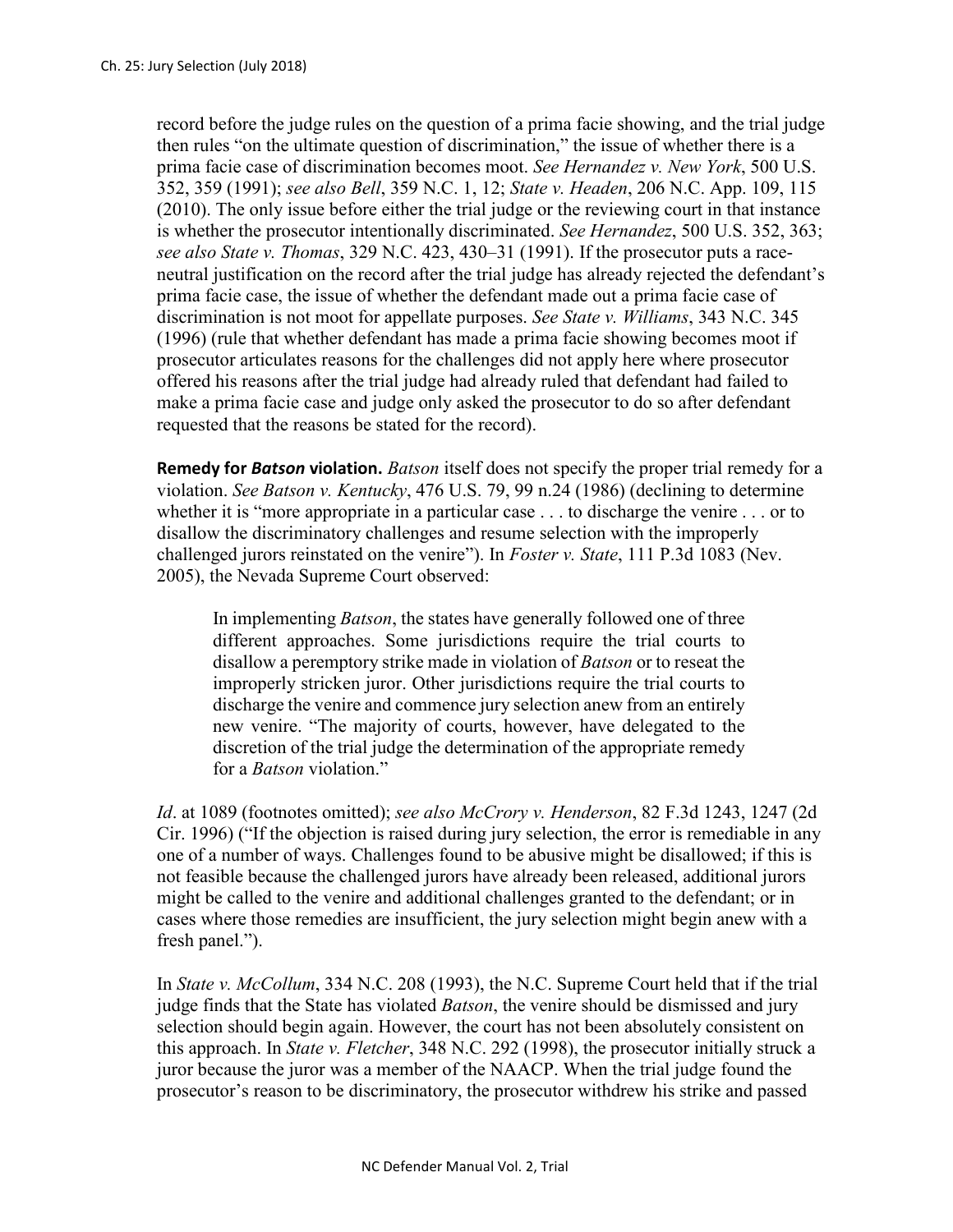the juror. The trial judge then found no *Batson* violation, and the N.C. Supreme Court affirmed. Chief Justice Mitchell, dissenting in *Fletcher*, would have ordered a new trial, emphasizing that dismissing the venire is the better practice where the prosecutor makes an invalid strike.

For an in-depth discussion of remedies for *Batson* violations, including practice suggestions, see ALYSON A. GRINE & EMILY COWARD, RAISING ISSUES OF RACE IN NORTH CAROLINA CRIMINAL CASES § 7.3F (Selection of the Trial Jury: Remedy for *Batson* Violations at Trial) (2014).

**Application of** *Batson* **to defendants.** The *Batson* rule applies to defendants as well as to the State. The Equal Protection Clause prohibits criminal defendants from exercising peremptory strikes in a manner that discriminates on the basis of race, gender, or other suspect characteristic. *Georgia v. McCollum*, 505 U.S. 42 (1992); *accord State v. Locklear*, 349 N.C. 118 (1998); *State v. Hurd*, 246 N.C. App. 281 (2016); *State v. Cofield*, 129 N.C. App. 268 (1998).

A "reverse *Batson* claim" is established just like a *Batson* claim. First, the State must show a prima facie case of discrimination. The burden then shifts to the defendant to explain his or her strikes in a race neutral manner. The judge then assesses whether the reason offered by the defense is pretextual and determines whether the State has met its burden of proving purposeful discrimination.

**Practice note:** In defending against a prima facie case of discrimination, be sure to note for the record how many African-American or other minority jurors are being passed to you for questioning. It may be that you are exercising 90% of your strikes against white jurors, but that 95% of the jurors being passed to the defense are white because most of the black or other minority jurors have been excused for cause or struck by the State.

Reverse *Batson* claims have rarely been made in North Carolina, possibly as a result of a fear by prosecutors that if the trial judge is deemed to have erred in disallowing a defendant's peremptory challenge, the appellate court will find structural error and grant the defendant a new trial. *See* Jeff Welty, *[Rivera v. Illinois and "Reverse Batson,](http://nccriminallaw.sog.unc.edu/rivera-v-illinois-and-reverse-batson/)"* N.C. CRIM. L., UNC SCH. OF GOV'T BLOG (Apr. 7, 2009); *see, e.g., State v. Scott*, 749 S.E.2d 160, 165 (S.C. Ct. App. 2013) (vacating conviction and remanding for new trial where the State's *Batson* claim was erroneously granted). However, two decisions by the N.C. Court of Appeals have upheld the State's *Batson* challenges against the defendant on the ground that the defendant had engaged in purposeful discrimination against white people. *See Hurd*, 246 N.C. App. 281; *Cofield*, 129 N.C. App. 268. While N.C. appellate courts have reviewed over 100 cases in which the defendant alleged a *Batson* claim against the prosecution, the courts have never reversed a case on the ground that the third step of *Batson,* purposeful discrimination, had been violated. *See* Alyson Grine, *[Reverse Batson](http://nccriminallaw.sog.unc.edu/reverse-batson-challenge-sustained/)  [Challenge Sustained](http://nccriminallaw.sog.unc.edu/reverse-batson-challenge-sustained/)*, N.C. CRIM. L., UNC SCH. OF GOV'T BLOG (Apr. 19, 2016); *see also*  Daniel R. Pollitt & Brittany P. Warren, *Thirty Years of Disappointment: North Carolina's Remarkable Appellate* Batson *Record*, 94 N.C. L. Rev. 1957, 1957 (2016) ("In the 114 cases decided on the merits by North Carolina appellate courts, the courts